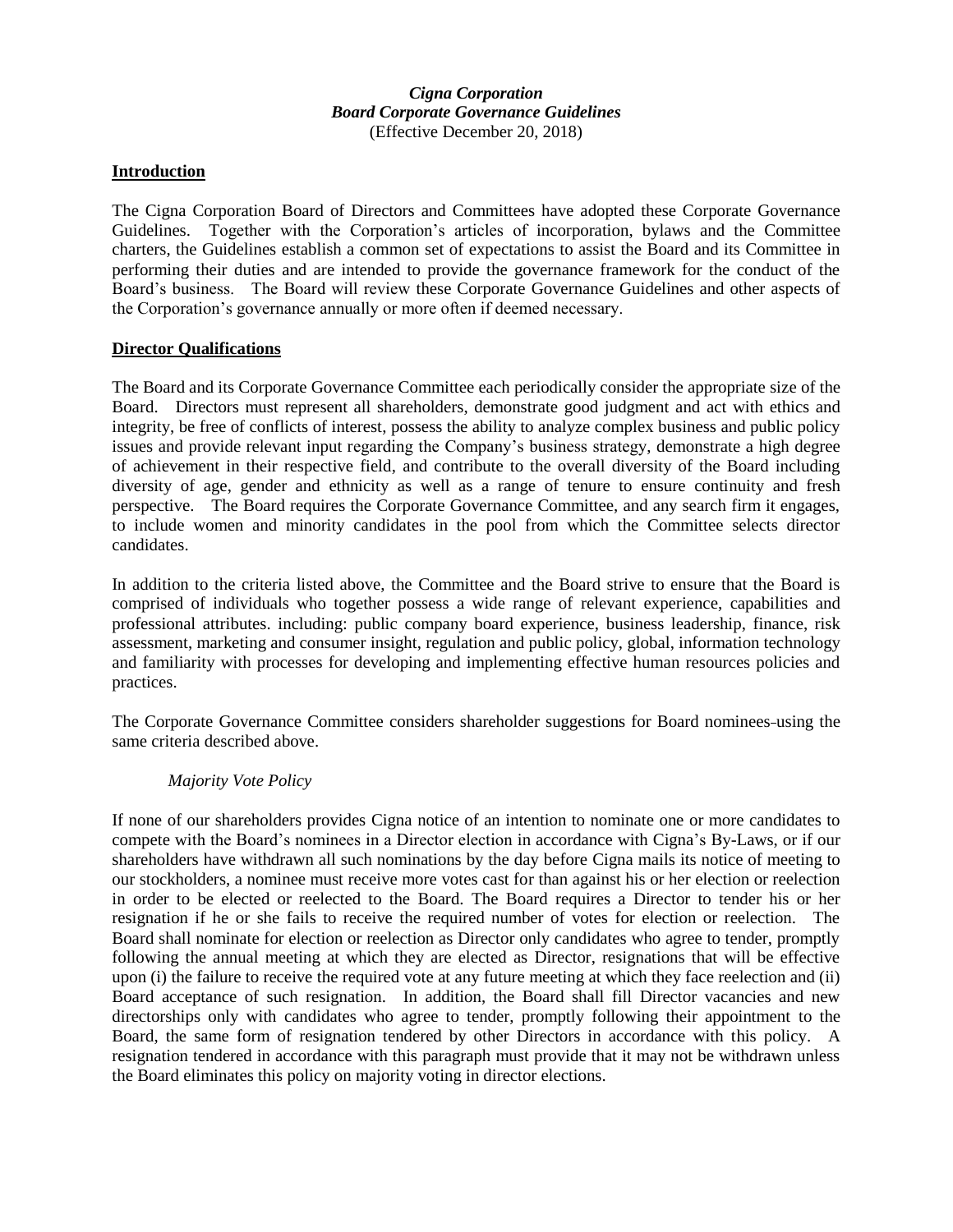#### *Independence*

Cigna has a strong commitment to a Board composed principally of independent, non-employee Directors. Cigna Corporation has never had more than two employee Directors.

To be considered independent under the New York Stock Exchange rules, the Board must affirmatively determine that a Director has no material relationship with Cigna (either directly or as a partner, shareholder or officer of an organization that has a relationship with Cigna). In affirmatively determining the independence of any Director who will serve on the People Resources Committee, the Board must consider all factors specifically relevant to determining whether a Director has a relationship with Cigna which is material to that Director's ability to be independent from management in connection with the duties of a being a compensation committee member, including, but not limited to: the source of compensation of the Director, including any consulting, advisory or other compensatory fee paid by Cigna to such director; and whether the Director is affiliated with Cigna. Material relationships may include, but are not limited to, commercial, industrial, banking, consulting, legal, accounting, charitable and familial relationships.

In addition, Audit Committee members may not accept directly or indirectly any consulting, advisory or other compensatory fee from Cigna, and may not be affiliated persons of Cigna. Audit Committee members may receive Directors' fees in the form of cash, equity or other in-kind consideration ordinarily available to Directors under Cigna's non-employee Director compensation program, and fixed amounts of compensation for prior service with Cigna.

The Board will broadly consider all relevant facts and circumstances in making independence determinations. These determinations will be made annually and disclosed in Cigna's proxy statement. The Board has established these guidelines to assist it in determining Director independence.

- (a) A Cigna Director is not independent if:
	- (i) the Director is, or has been within the last three years, an employee of Cigna, or an immediate family member (defined for purposes of these Guidelines as a spouse, parent, child, sibling, mother or father-in-law, son or daughter-in-law, brother or sister-in-law or anyone (other than a domestic employee) who shares the Director's home) is, or has been within the last three years, an Executive Officer of Cigna;
	- (ii) the Director has received, or has an immediate family member who has received, during any twelve-month period within the last three years, more than \$120,000 in direct compensation from Cigna, other than Director and committee fees and pension or other forms of deferred compensation for prior service (provided such compensation is not contingent in any way on continued service);
	- (iii) the Director is a current partner or employee of Cigna's external auditor or an employee of Cigna's internal audit department, or an immediate family member is a current partner, of Cigna's external auditor or an employee of Cigna's internal audit department;
	- (iv) the Director or an immediate family member was within the last three years (but is no longer) a partner or employee of Cigna's external auditor or an employee in Cigna's internal audit department and personally worked on Cigna's audit within that time;
	- (v) the Director or an immediate family member is, or has been within the last three years, employed as an executive officer of another company where any of Cigna's present executives at the same time serves or served on that company's compensation committee; or
	- (vi) the Director is a current employee, or an immediate family member is a current executive officer, of a company that has made payments to, or received payments from, Cigna for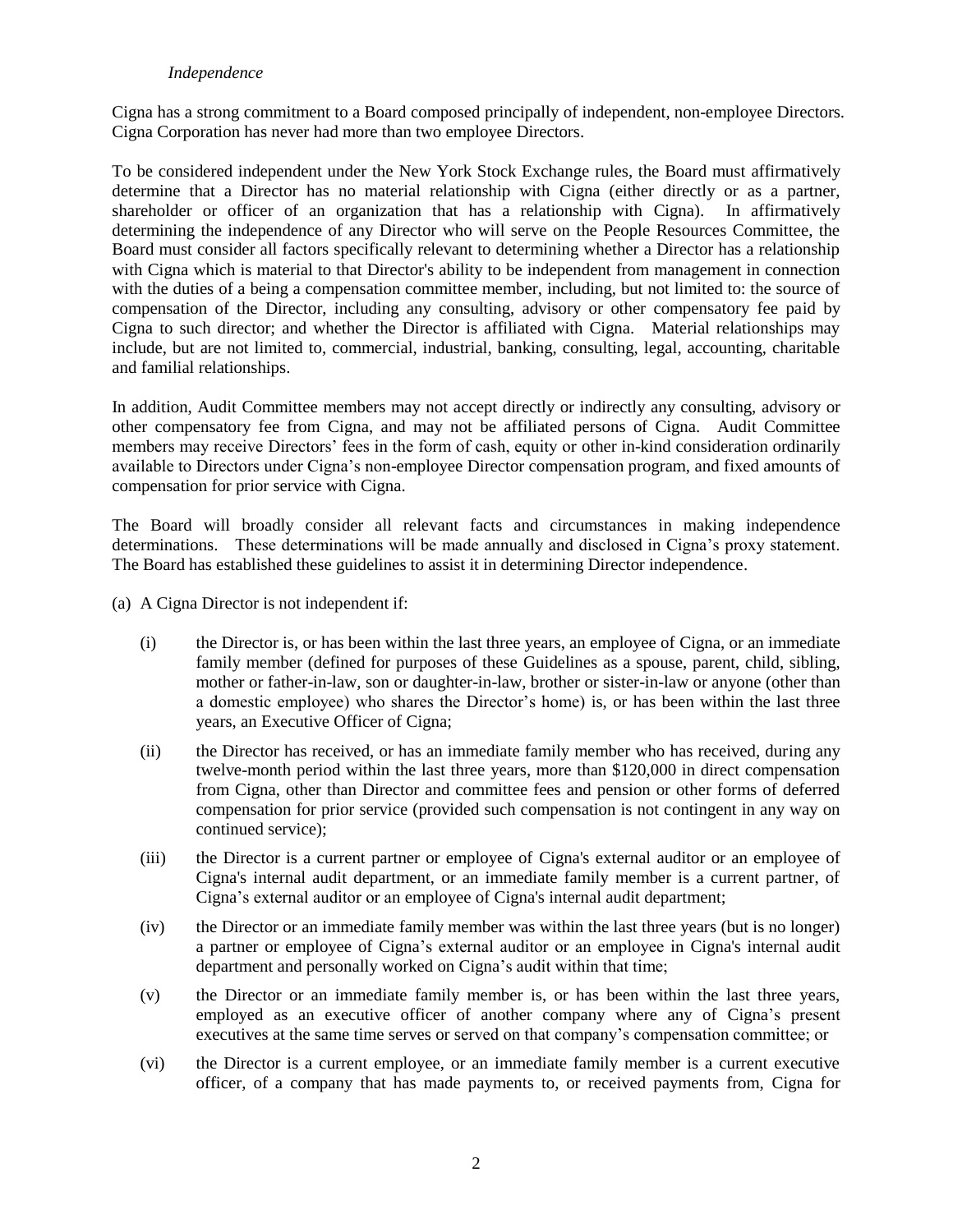property or services in an amount which, in any of the last three fiscal years, exceeds the greater of \$1 million, or two percent of the other company's consolidated gross revenue.

- (b) The following commercial or charitable relationships are not material and do not impair a Director's independence:
	- (i) if a Director is an executive officer of another company in which Cigna owns a voting securities interest**,** and the amount of Cigna's interest is less than five percent of the class of voting securities of that company;
	- (ii) if a Director is an executive officer of another company that owns a voting securities interest in Cigna, and the amount of the other company's interest is less than five percent of the class of voting securities of Cigna;
	- (iii) if a Director is an executive officer of another company that is indebted to Cigna, or to which Cigna is indebted, and the total amount of either company's indebtedness to the other is less than five percent of the total consolidated assets of the company where the Director serves as an executive officer;
	- (iv) if a Director serves as a member of the Board of Directors or serves in a position with similar duties and responsibilities (such as a trustee) of another organization that makes payments to or receives payments from Cigna in the ordinary course of business;
	- (v) if a Director's immediate family member serves as an employee or director (but does not serve as an executive officer, or partner or in another position with principal policy-making responsibilities) of an organization that makes payments to or receives payments from Cigna in the ordinary course of business; or
	- (vi) if a Director or an immediate family member serves as an executive officer, director or trustee (or equivalent) of a not-for-profit organization, and Cigna's discretionary contributions to the organization in any of the last three fiscal years are less than the greater of \$1 million or two percent of that organization's annual gross revenue. (Cigna's automatic matching of employee charitable contributions will not be included in the amount of Cigna's contributions for this purpose.)

Notwithstanding any provision in these guidelines to the contrary, loans to, or guarantees of obligations of, Directors and their immediate family members are prohibited.

## *Limit on Directorships*

Directors first notify the Chair of the Corporate Governance Committee and the Chairman of the Board prior to accepting additional public, private or not-for-profit directorships.

Each director who is also a chief executive officer of a public company may not serve on more than one public company board in addition to service on Cigna's Board and the board of directors of his/her employer (for a total of three public company directorships); and each director who is not a chief executive officer of a public company may not serve on more than four boards of public companies in addition to service on Cigna's Board (for a total of five public company directorships).

In addition to the guidelines above, Directors may not serve on more than three public company audit committees.

## *Director Resignation, Retirement and Tenure*

If an incumbent Director fails to receive the required vote for reelection, the Corporate Governance Committee will act on an expedited basis to determine whether to accept the Director's resignation and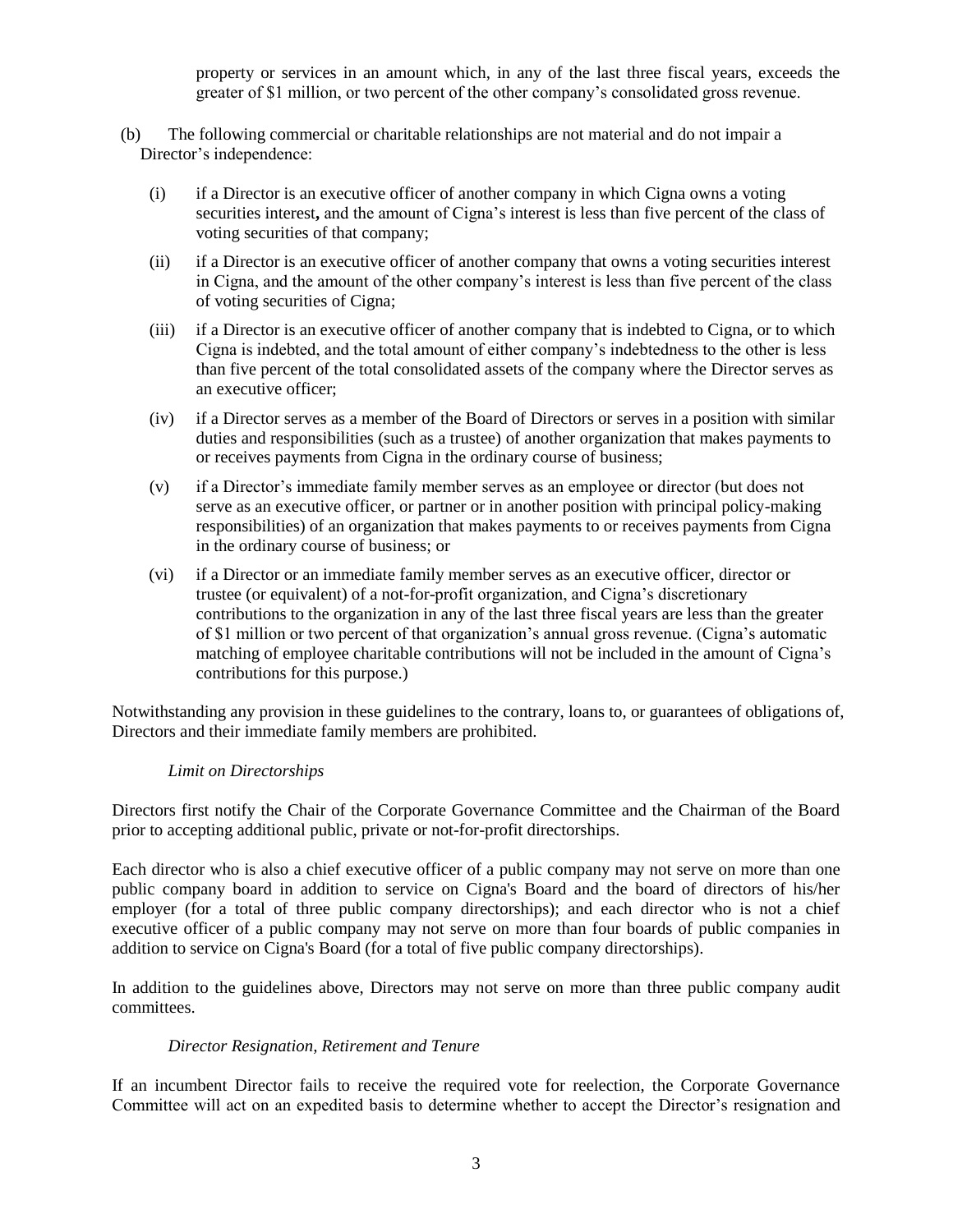will submit such recommendation for prompt consideration by the Board. The Board expects the Director whose resignation is under consideration to abstain from participating in any decision regarding that resignation. The Corporate Governance Committee and the Board may consider any factors they deem relevant in deciding whether to accept a Director's resignation.

The Board requires that any Director (1) discontinuing his or her principal position or (2) accepting a new principal position give notice and an offer of resignation to the Chair of the Corporate Governance Committee. The notice provides the Corporate Governance Committee with an opportunity to review the appropriateness of continued Board membership and make a recommendation to the Board as to whether to accept that Director's resignation.

The Board does not limit the overall length of time an individual may serve**.** Directors shall retire no later than the annual meeting of shareholders coincident with or following their seventy-second birthday.

To mark the retirement of a Director, the Board may make a donation in the amount of \$10,000 to a charitable organization of the retiring Director's choice and may utilize other customary forms of recognition for the Director's years of service.

In the event that a director decides to resign, retire or refuse to stand for re-election, such director must provide written notice of his or her decision directly to the Corporate Secretary.

## **Director Responsibilities and Role of the Board**

Responsibilities of Cigna Directors include:

- Understanding of Cigna's businesses and the importance of increasing shareholder value;
- Effectively contributing to the Board's assessment of strategy and risk;
- Active, objective and constructive participation at Board and committee meetings;
- Review and understanding of advance briefing materials;
- Sharing of one's expertise, experience, knowledge and insights as they relate to the matters before the Board;
- Advancing of Cigna's objectives and reputation;
- Effectively contributing to the Board's evaluation of executive talent, compensation and succession planning;
- Availability to the Chief Executive Officer and senior management for consultation and engagement outside of Board and Committee meetings on matters affecting Cigna; and
- Regular attendance at meetings of the Board.

## *Board Leadership*

The Chairman of the Board presides over the meetings of the Board of Directors and meetings of the shareholders of the Corporation. The Board and Corporate Governance Committee regularly evaluate the board leadership structure as part of the succession planning process for the board.The Chairman shall have the responsibilities described below:

- Serve as principal representative of the Board
- Preside over Board meeting, executive sessions and shareholder meetings
- Facilitate discussion among independent directors on key issues
- Advise the CEO on issues of concern for the Board
- Develop schedule and agenda of Board meetings, in consultation with the CEO and other directors
- Act as liaison between Board and management
- Lead the Board in CEO succession planning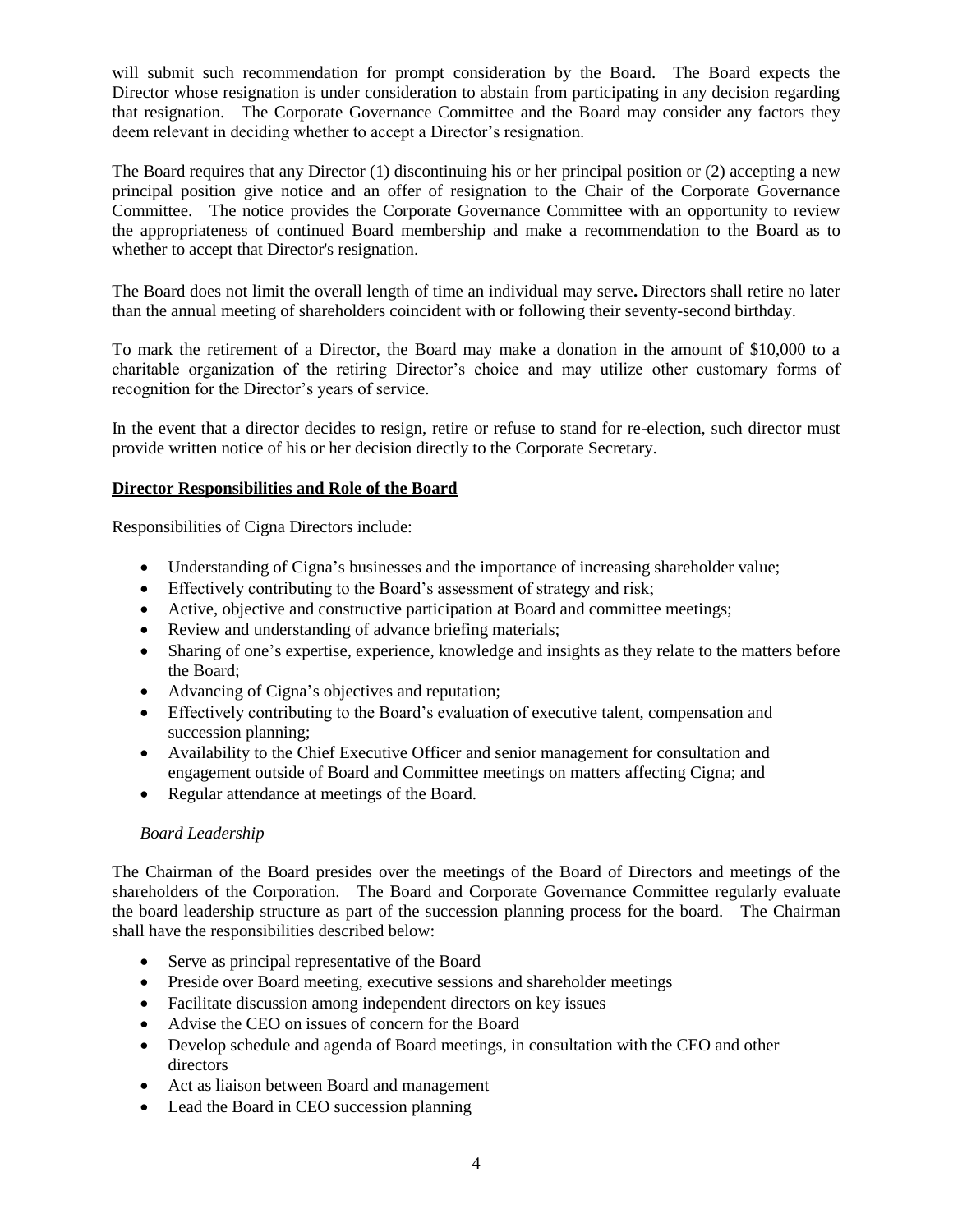- Engage in the director recruitment process
- Represent the Company in interactions with external stakeholders, at the discretion of the Board

# *Meetings of the Board of Directors*

The Board meeting schedule and agenda are developed with direct input from Directors. The duration of each meeting varies as business needs dictate. Periodically, Board meetings are devoted primarily to strategy issues.

The independent members of the Board meet at regularly scheduled executive sessions without management present. The Board also holds executive sessions with the Chief Executive Officer (an employee Director) without any other members of management present.

## *Committee Structure and Meetings*

As required by the NYSE, the Board has established Audit, Corporate Governance (Nominating) and People Resources (Compensation) committees. The Board has also established a Finance Committee and an Executive Committee. All of the Committees, with the exception of the Executive Committee, are comprised of independent directors.

The Corporate Governance Committee recommends committee assignments for the approval of the full Board. The Board expects that committee assignments should be rotated periodically.

The roles of each of the Committees are defined by Cigna Corporation's By-laws and by Committee charters adopted by the Board. A brief description of each Committee is below:

- The Corporate Governance Committee has responsibility for director selection. The Chair of the Corporate Governance Committee plays a key role in the director selection process and, together with the Chairman of the Board, interviews all Director candidates prior to the Committee making its recommendation that the Board elect the candidate in the case of a Director vacancy, or nominate the candidate for election by the shareholders.
- The People Resources Committee, along with the Chairman of the Board, annually evaluates the Chief Executive Officer's performance in light of Cigna's annual and long-term enterprise goals and objectives and shares its assessment with the Board when making recommendations to the independent members of the Board regarding compensation actions for the Chief Executive Officer. The Committee also reviews and approves executive compensation plans and equity-based plans, subject to applicable Board and shareholder approvals.
- The Audit Committee is responsible for representing and assisting the Board in fulfilling its oversight responsibilities regarding the adequacy of internal controls, integrity of financial statements, compliance with legal requirements, adherence to ethical standards and appointment and oversight of the Corporation's independent auditors. The Finance Committee is responsible for overseeing and advising the Board regarding the Corporation's capital structure and use, information technology strategy and execution**,** long-term financial objectives and progress against those objectives, and investments.
- The Finance Committee assists the Board in fulfilling its oversight responsibilities regarding the Corporation's financial resources and invested assets; capital; investment policies; and information technology strategy and execution.
- The Executive Committee is advisory in nature and is not considered a working Committee of the Board. The Executive Committee meets as circumstances warrant and all directors will be notified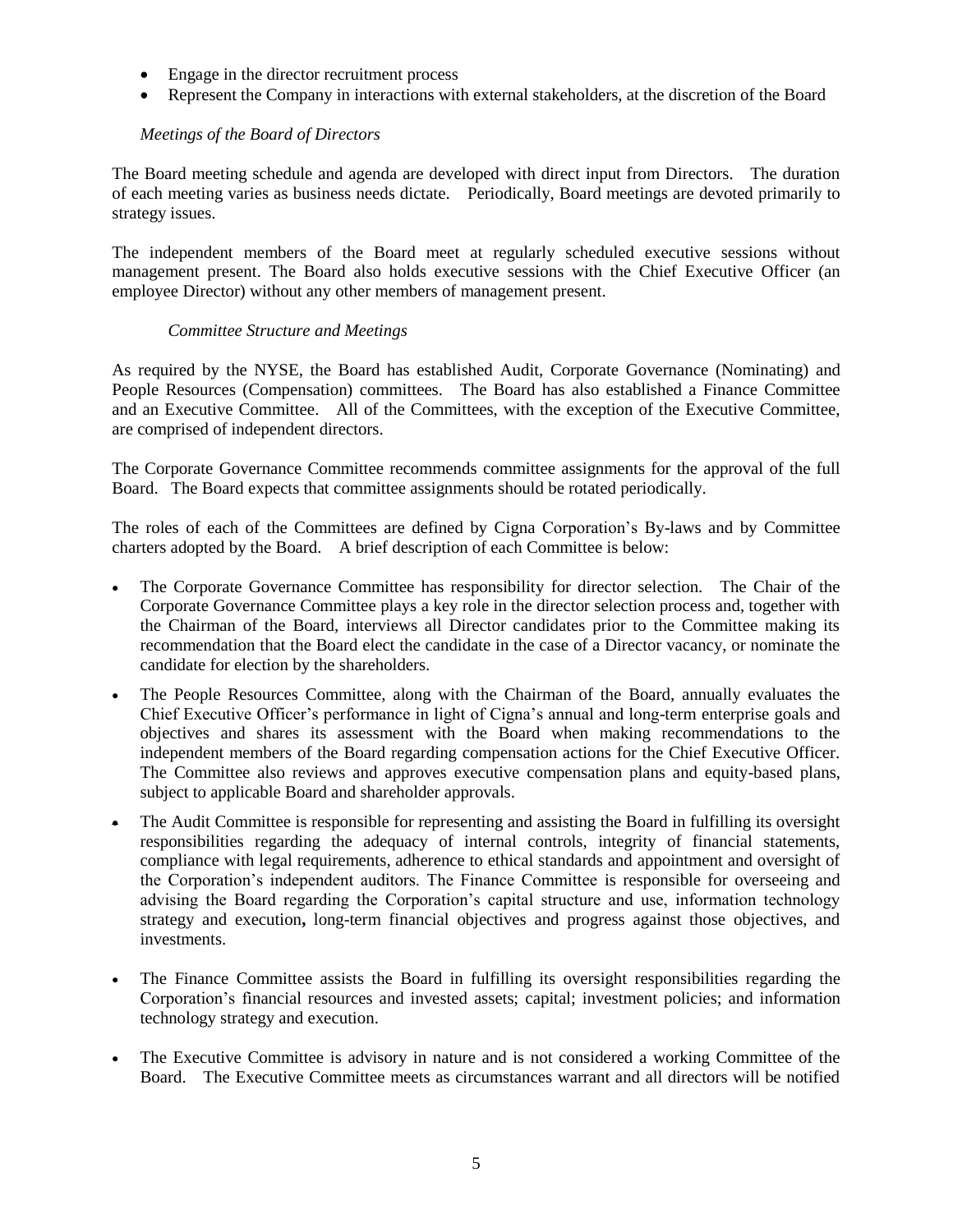in advance and invited to participate in all Executive Committee meetings. In addition, the Board has, at various times, created *ad hoc* committees to focus on particular issues.

#### **Access to Management**

Each Committee, including the Executive Committee, has a Chairperson who is an experienced independent Cigna director who acts as leader for the Committee. In addition, each working Committee is assigned a member of senior management to act as a staff officer. The staff officers attend the working Committee meetings and Board meetings. This gives Directors a range of contact people within the Company with whom they are familiar.

Directors shall have full and free access to senior management both in connection with and outside of Board meetings. Directors are encouraged to inform the Chairman of the Board and the Chief Executive Officer about the contact before or after such contact is made, as appropriate. Directors should exercise sound judgment related to the frequency and nature of conversations or meetings requested outside of Board meetings.

Each Committee Chair communicates with the staff officers assigned to his or her Committee to set and develop meeting agendas and materials and communicates frequently with staff officers**,** members of management and the Chairman of the Board between scheduled Board meetings with respect to Committee issues. In addition, each Committee Chair oversees a review of the performance of his/her Committee and the adequacy of its written charter.

On an annual basis and in consultation with the Committee's staff officer, each working Committee agrees upon a meeting schedule (including frequency and length of meetings) and tentative agenda for the upcoming year.

#### **Access to Independent Advisors**

The Board and its Committees are able to access and retain appropriate independent advisors as they deem necessary or appropriate.

## **Management Succession Planning**

The People Resources Committee is responsible for overseeing the policies and processes for people development, including the succession plan for the principal executive officers. In fulfilling that responsibility, the Committee reviews and considers an annual assessment of executive officers and key senior management presented by the Chief Executive Officer, including a discussion of the persons considered as potential successors and their readiness and developmental needs to succeed the executive officers and members of key senior management. The assessment is presented to the full Board at the Committee's direction. The Board oversees Chief Executive Officer Succession planning. To carry out this responsibility, the Board, with the assistance of the People Resources Committee, reviews and approves regular and emergency succession plans and, as part of those plans, develops and evaluates potential candidates who meet the Board's established criteria for the Chief Executive Officer position.

## **Board Evaluation**

The Board annually conducts a self-assessment, and on an ongoing basis, Directors offer suggestions and alternatives intended to further improve Board performance. Administration and oversight of the evaluation process is charged to the Corporate Governance Committee. The Corporate Governance Committee also reviews the performance of each Director annually and always in advance of making a determination as to whether the Committee should recommend the Director's re-nomination to the Board.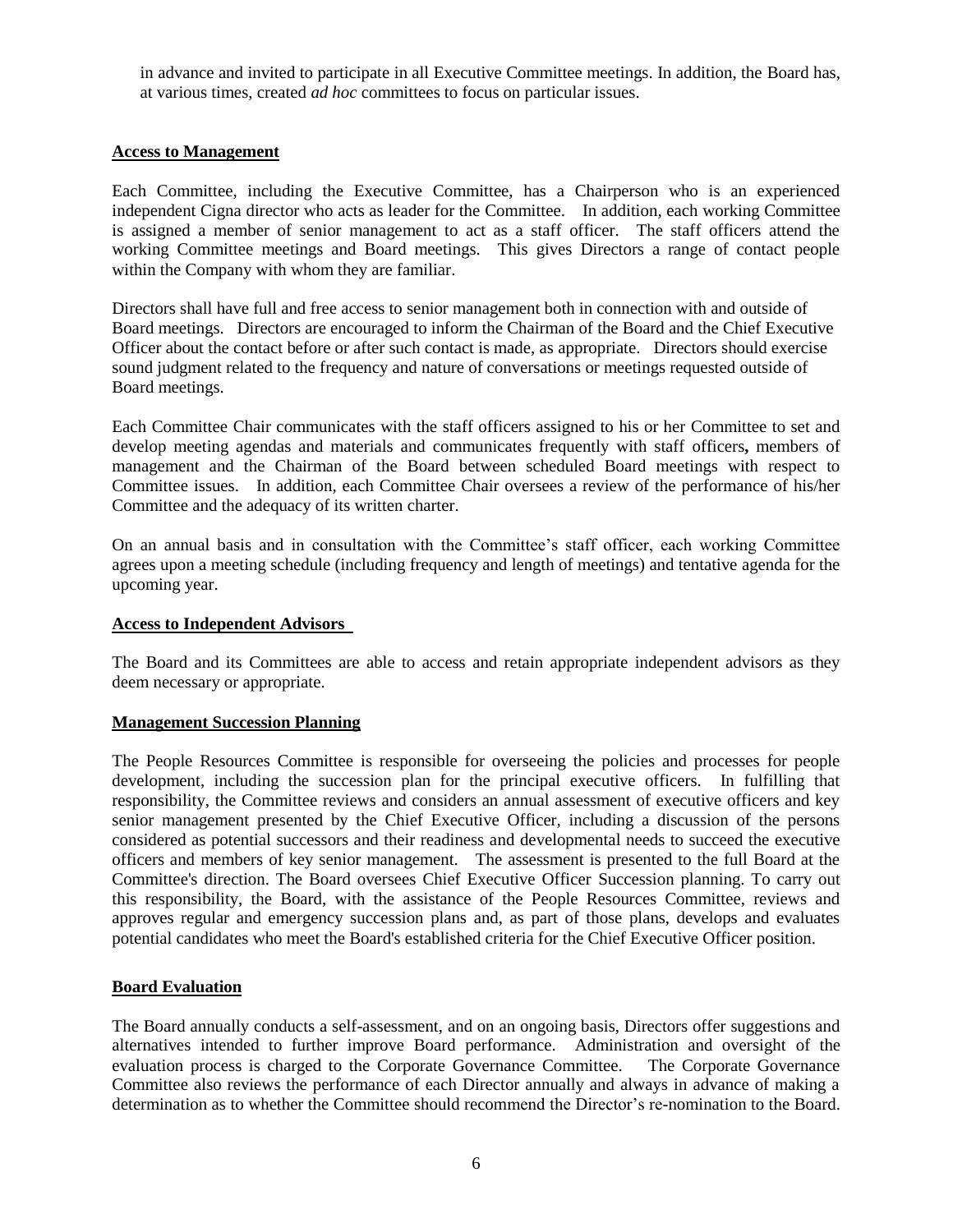The Corporate Governance Committee also oversees an annual evaluation of the Chairman of the Board to include a survey of all directors regarding the performance and effectiveness of the Chairman and full discussion of the outcome of the evaluation with the Corporate Governance Committee and the Board. Every three years, the Committee shall recommend to the Board the re-nomination of the Chairman or the nomination of a new Chairman. In addition, periodically the Board uses a third party to conduct and independent evaluation of the Board and its committees.

## **Director Orientation and Education**

New Directors participate in an orientation program overseen by the Corporate Governance Committee to allow them to become familiar with the Corporation and perform their duties.

In addition, Directors are encouraged to attend accredited continuing education courses at Cigna's expense.

# **Code of Ethics and Principles of Conduct**

Directors are subject to the Cigna Corporation Board of Directors' Code of Ethics and must conduct themselves in a manner that avoids actual or apparent conflicts of interest.

# **Director Compensation and Stock Ownership**

The Corporate Governance Committee reviews the non-employee Director compensation program periodically with respect to competitiveness and appropriateness of compensation levels and program design. Compensation paid by Cigna's peers is among the data considered in establishing compensation levels for non-employee Directors.

Stock-based compensation has been and is an important component of the non-employee Director compensation program. Stock-based compensation is designed to promote stock ownership and align Director interests with those of shareholders.

Each Director is required to maintain a stock ownership level of at least \$500,000 in value of common stock. For Directors whose service started before February 26, 2014, common stock, deferred common stock, deferred stock units, restricted share equivalents, and hypothetical shares of common stock count toward the stock ownership guideline. Directors whose service started after February 26, 2014 have a five (5) year period to attain compliance with the ownership guideline, and may count common stock and deferred common stock toward compliance.

No non-employee Director is paid consulting, advisory or other fees in addition to the compensation paid pursuant to any non-employee director compensation program for Directors of Cigna Corporation.

## **Disgorgement for Restatements**

If the Board learns of any misconduct by an executive officer that contributed to the Corporation having to restate all or a portion of its financial statements, it will take such action as it deems necessary to remedy the misconduct, prevent its recurrence and, if appropriate, based on all relevant facts and circumstances, punish the wrongdoer in a manner it deems appropriate. In determining what remedies to pursue, the Board will take into account all relevant factors, including whether the restatement was the result of negligent, gross, or intentional misconduct. The Board will, to the full extent permitted by governing law, in all appropriate cases, require reimbursement of any bonus or other cash incentive compensation awarded to an executive officer or effect the cancellation of unvested restricted or deferred stock awards previously granted to the executive officer if: (a) the amount of the bonus or incentive compensation was calculated based upon the achievement of certain financial results that were